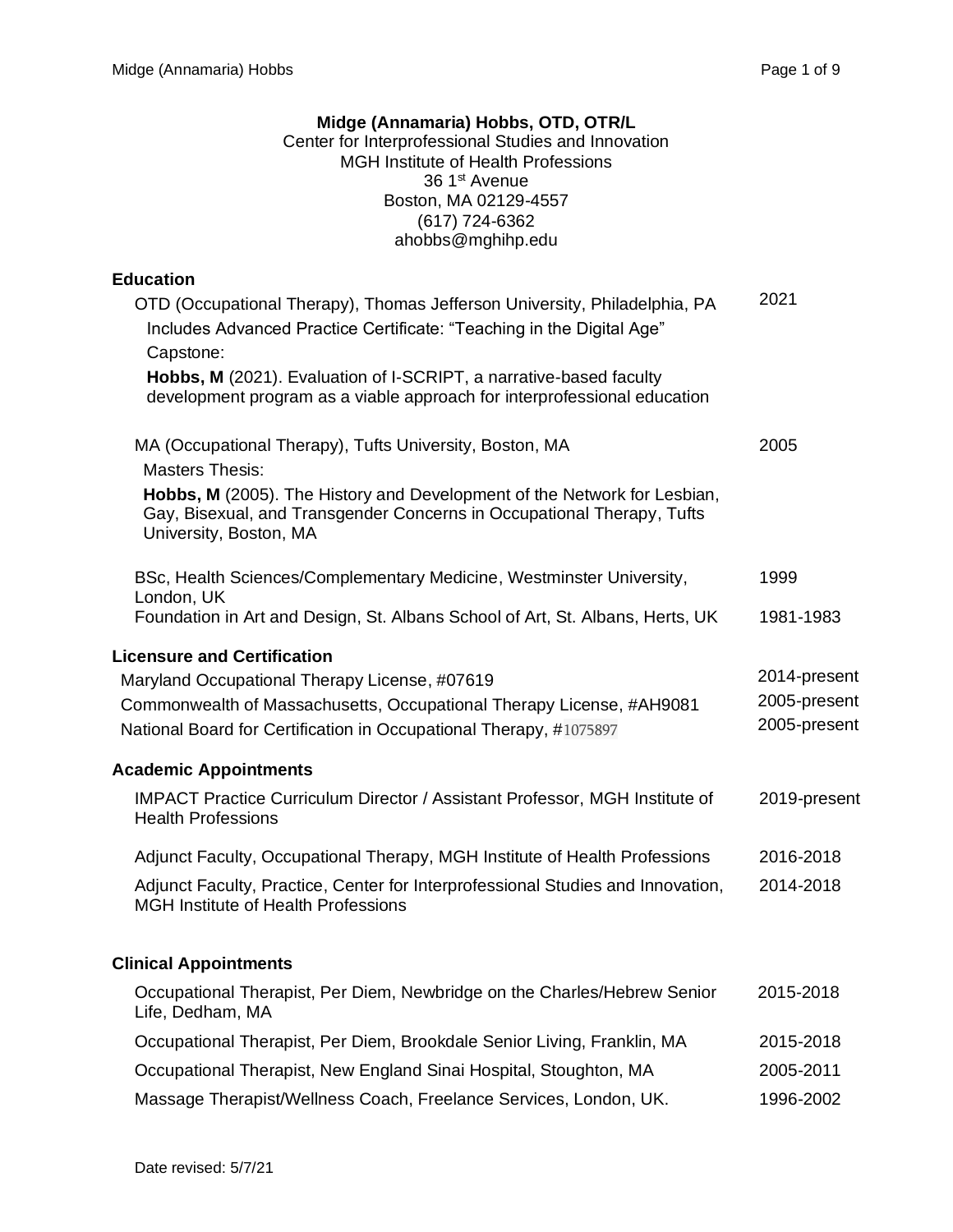# **Administrative Appointments**

| <b>IMPACT III Course Coordinator, Interprofessional Education and practice, MGH</b><br>Institute of Health Professions, Boston, MA      | 2018-present        |
|-----------------------------------------------------------------------------------------------------------------------------------------|---------------------|
| <b>IMPACT I and II Course Coordinator, Interprofessional Education and Practice,</b><br>MGH Institute of Health Professions, Boston, MA | 2017-2018           |
| Practice Department Consultant, American Occupational Therapy Association,<br>Bethesda, MD                                              | 2018                |
| Interim Staff Liaison, Volunteer Leadership Programs, American Occupational<br>Therapy Association, Bethesda, MD                        | August-<br>November |
| Volunteer Leadership Development Committee (VLDC)                                                                                       | 2016                |
| Emerging Leaders Development Committee (ELDC)                                                                                           |                     |
| Community of Leaders (CoL)                                                                                                              |                     |
| Conference Consultant, American Occupational Therapy Association,<br>Bethesda, MD                                                       | 2015-<br>present    |
| Coordinator, Children & Youth Specialty Conference, Milwaukee, WI<br>2018                                                               |                     |
| Coordinator, Accessibility, Annual Conference, Salt Lake City, UT, 2018                                                                 |                     |
| Coordinator, School-Based Specialty Conference, Orlando, FL, 2017                                                                       |                     |
| Coordinator, Accessibility, Annual Conference, Philadelphia, PA, 2017                                                                   |                     |
| Coordinator, Accessibility, Annual Conference, Chicago, IL, 2016                                                                        |                     |
| Residential Programs and Intern Development Consultant, Sheppard Pratt<br>Healthcare System, Towson, MD                                 | 2015-<br>present    |
| Program oversight and development across two Maryland campuses -                                                                        |                     |
| Berkeley and Eleanor Mann Residential Treatment Center, Towson, MD                                                                      |                     |
| The Jefferson Residential Treatment Center, Jefferson, MD                                                                               |                     |
| Interim Occupational Therapy Level I Fieldwork Coordinator, MGH Institute of<br>Health Professions, Boston, MA                          | 2015-2016           |
| Senior Occupational Therapist, New England Sinai Hospital, Stoughton, MA                                                                | 2011-2015           |
| Art Director and Concept Illustrator, Multi-Purpose Group, London, UK                                                                   | 1992-1995           |
| Illustrator, Freelance Services, London, UK                                                                                             | 1983-1992           |
| <b>Honors and Awards</b>                                                                                                                |                     |
| MGH Institute of Health Professions, Dept. of Occupational Therapy                                                                      |                     |
| <b>Award for Teaching Excellence</b>                                                                                                    | 2021                |
| American Occupational Therapy Association Service Award                                                                                 | 2018                |
| American Occupational Therapy Association Service Award                                                                                 | 2017                |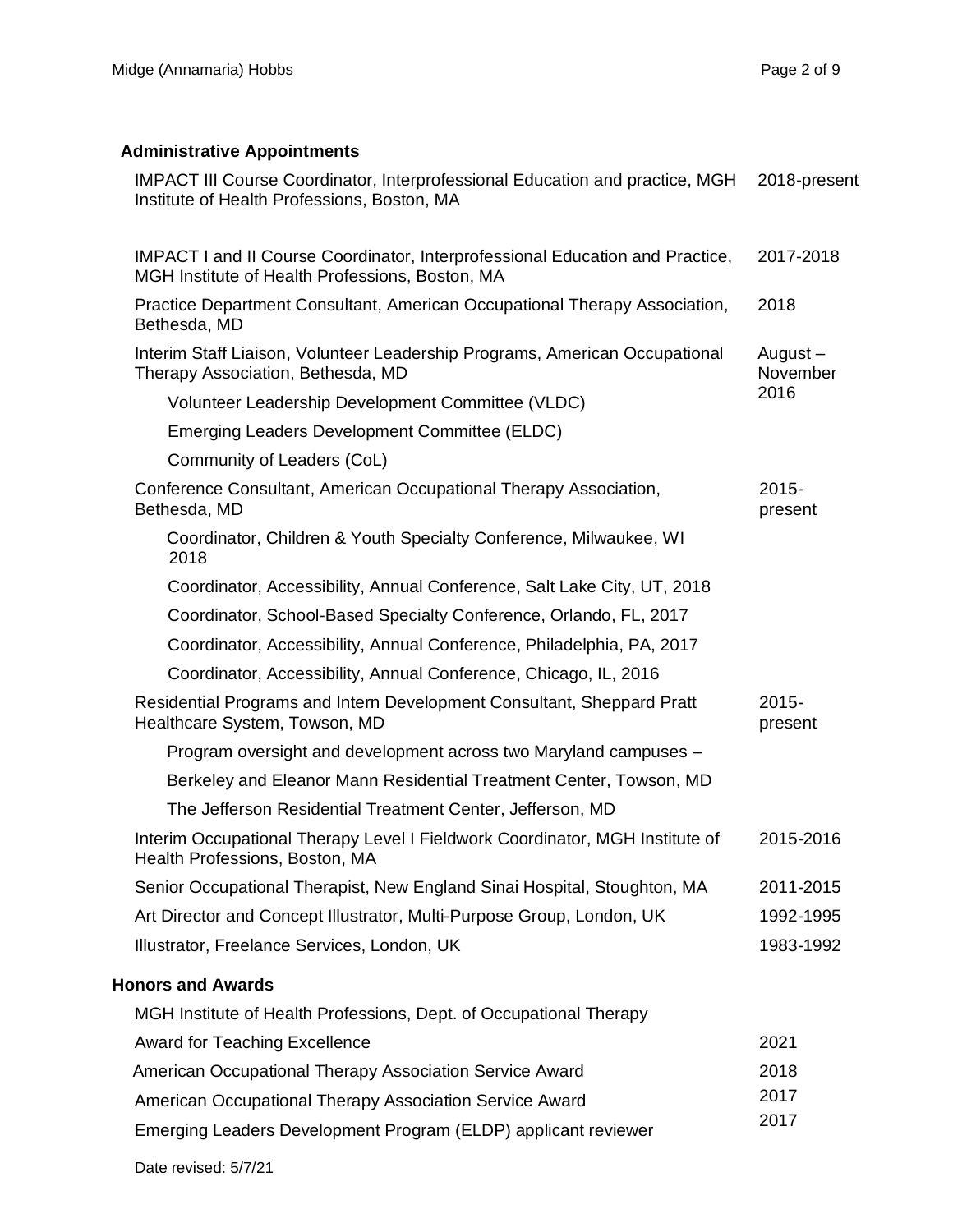| American Occupational Therapy Association Service Award                                                                             | 2013-2016  |
|-------------------------------------------------------------------------------------------------------------------------------------|------------|
| Chairperson, AOTA's Emerging Leaders Development Committee (ELDC)                                                                   |            |
| American Occupational Therapy Association Service Award                                                                             | 2013-2016  |
| Member, AOTA's Volunteer Leadership Development Committee (VLDC)                                                                    |            |
| American Occupational Therapy Association Service Award                                                                             | 2014-2015, |
| Mentor, AOTA's Emerging Leaders Development Program (ELDP)                                                                          | 2015-2016  |
|                                                                                                                                     | 2016-2017  |
| American Occupational Therapy Association Service Award                                                                             | 2011-2013  |
| Member, AOTA's Emerging Leaders Development Program (ELDP)                                                                          |            |
| Selected for AOTA's Emerging Leaders Development Program (ELDP)                                                                     | 2010-2011  |
| New England Sinai Hospital, Nominated for Employee of the Year                                                                      | 2010-2011  |
| New England Sinai Hospital, Employee of the Month (December)                                                                        | 2010       |
| Tufts University, Marjorie B. Greene Award for Outstanding Achievements in<br><b>Student Leadership and Professional Activities</b> | 2005       |

## **Publications**

## **Books, Book Chapters, Proceedings**

**Hobbs, M**. (Anticipated June 2021). Cardiopulmonary Conditions. In Powers Dirette, D. & Atchison, B. (Eds.), Conditions in Occupational Therapy (p.TBD). Philadelphia, PA: Wolters Kluwer Health, Inc.

**Hobbs, M**. (2020). Cardiac and pulmonary diseases. In Powers Dirette, D. & Gutman, S. (Eds.), Occupational Therapy in Physical Dysfunction (p.839-857). Philadelphia, PA: Wolters Kluwer Health, Inc.

#### **Online materials**

**Hobbs, M.** Editor. *A Mindful Path to Leadership Series* [online CEU courses]. Available from AOTA Press

Module 4: *A Mindful Path to Advocacy* [online CEU course]. Available from AOTA Press

Module 3: **Hobbs, M.** & Lamb, A. (2016, May). *A Mindful Path to Mentoring and Leadership*  [online CEU course]. Available from AOTA Press

 Module 2: *A Mindful Path to Building Leadership Skills* [online CEU course]. Available from AOTA Press

Module 1: *A Mindful Path to Leadership* [online CEU course]. Available from AOTA Press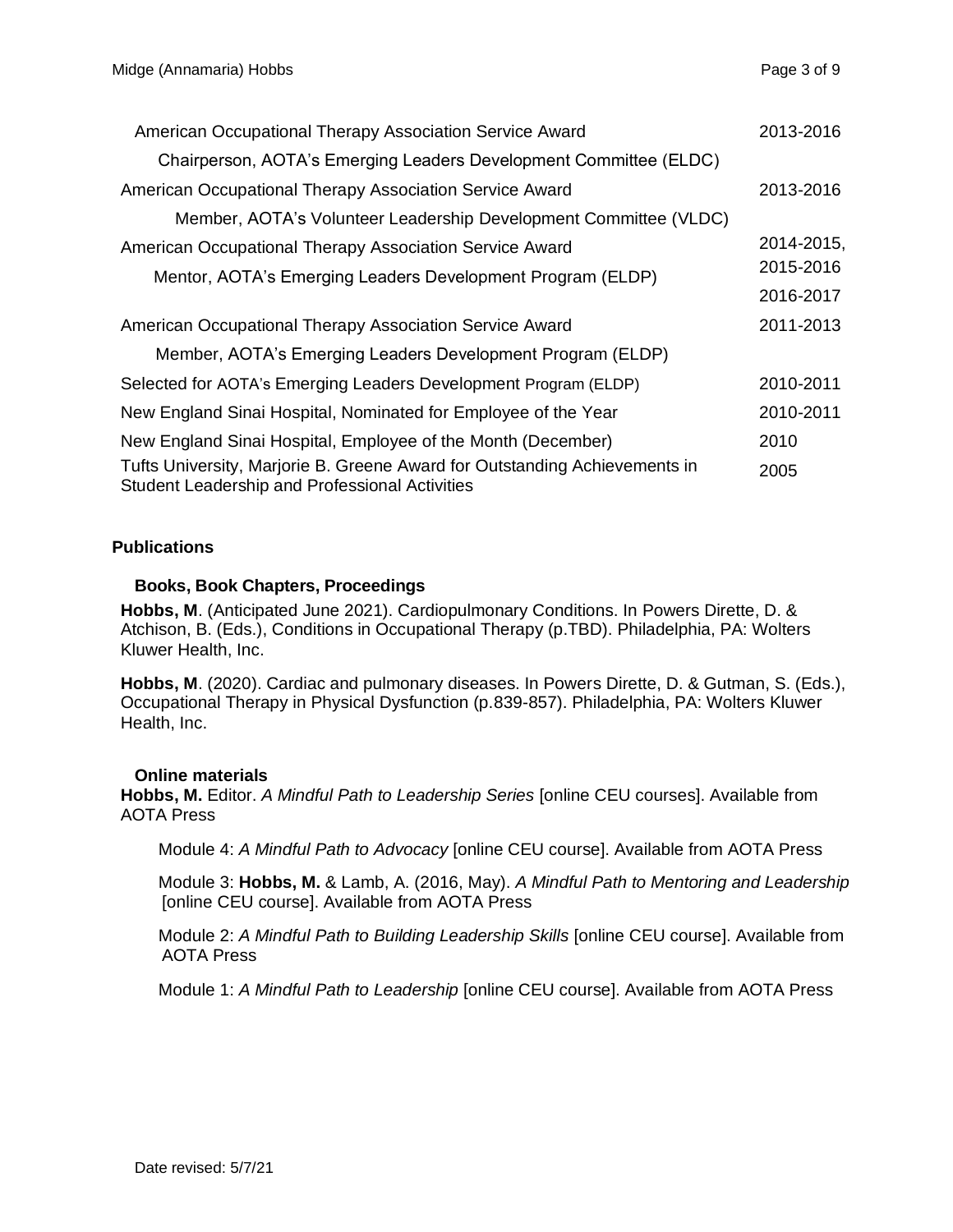# **Peer-Reviewed Oral/Poster/Workshop Presentations**

| <b>National Conferences</b><br>Hobbs, M., Knab, M., Bjorkman, A., & Doherty, R. (2020, October). Shaping<br>Attitudes and Behaviors for Collaborative Practice with Interprofessional Peer<br>Facilitators. Lightning Talk presented at NEXUS Summit 2020, Virtual<br>Conference. | 2020 |
|-----------------------------------------------------------------------------------------------------------------------------------------------------------------------------------------------------------------------------------------------------------------------------------|------|
| Hobbs, M., Knab, M. & Plummer, L. (2020, October). The Impact of Story in<br>Shaping Strong, Sustainable Interprofessional Behaviors. Seminar presented at<br>NEXUS Summit 2020, Virtual Conference.                                                                              | 2020 |
| Concordia, M.H., Doherty, R.F., Knab, M. & Hobbs, M. (2019, April). Advancing<br>Interprofessional Education through Peer Facilitation. Poster presentation at<br>American Occupational Therapy Association Annual Conference, New Orleans,<br>LA                                 | 2019 |
| Doherty, R.F. & Hobbs, M. (2018, September). Simulation-Based Learning:<br>Developing Professional Reasoning through Experience and Reflection. Short<br>course presented at AOTA 2018 Education Summit, Louisville, KY                                                           | 2018 |
| Tilton, M., Bolduc, J., Hobbs, M., & Hinds, J. (2018, April). Roadmap to<br>Leadership: Skills for Leadership Sustainability. Workshop presented at<br>American Occupational Therapy Association Annual Conference, Salt Lake City,<br>UT                                         | 2018 |
| Hobbs, M., Watson, A., (2018, April). Getting Past No! Managing client resistance<br>using a Relational Cultural Theory lens. Short course presented at American<br>Occupational Therapy Association Annual Conference, Salt Lake City, UT                                        | 2018 |
| Hobbs, M. (2011, April). AOTA Leadership: What's your Role? Short Course<br>presented at American Occupational Therapy Association Annual Conference,<br>Philadelphia, PA                                                                                                         | 2011 |
| Hobbs, M. (2006, April). Development of the Network for Lesbian, Gay, Bisexual,<br>and Transgender Concerns in Occupational Therapy. Poster Presented at<br>American Occupational Therapy Association Annual Conference, Charlotte, NC                                            | 2006 |
| <b>Regional Conferences</b>                                                                                                                                                                                                                                                       |      |
| Tilton, M., Bolduc, J., Hobbs, M., & Hinds, J. (2017, November). Roadmap to<br>Leadership: Skills for Leadership Sustainability. Short-course presented at<br>Massachusetts Occupational Therapy Association Annual Conference, Norwood,<br>МA                                    | 2017 |
| Bolduc, J., & Hobbs, M. (2017, February). Volunteer Leadership Development<br>Committee (VLDC): Empowering You to Lead. Short course presented at<br>Vermont Occupational Therapy Association Conference, Burlington, VT                                                          | 2017 |
| Bolduc, J., & Hobbs, M. (2015, October). Volunteer Leadership Development<br>Committee (VLDC): Empowering You to Lead. Short course presented at<br>Massachusetts Occupational Therapy Association Annual Conference, Norwood,<br>МA                                              | 2015 |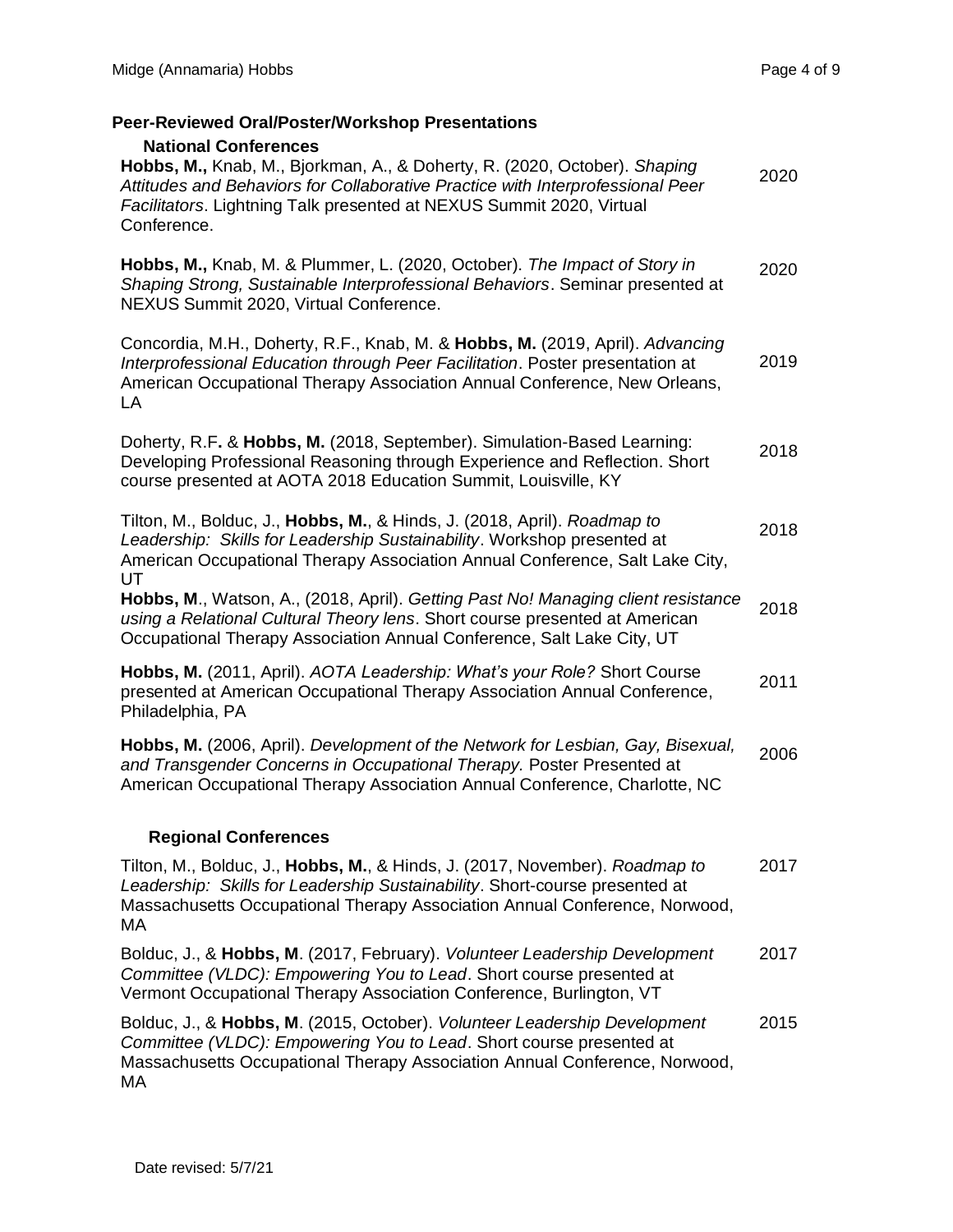| Hobbs, M. (2010, October). Leadership: We All Have a Role. Short Course<br>presented at Massachusetts Occupational Therapy Association Annual<br>Conference, Norwood, MA                                                                                                                                                                                                                 | 2010 |
|------------------------------------------------------------------------------------------------------------------------------------------------------------------------------------------------------------------------------------------------------------------------------------------------------------------------------------------------------------------------------------------|------|
| Hobbs, M. (2008, September). Resting the Oximeter: Adding POW to<br><b>Empowerment. Poster Presented at Massachusetts Occupational Therapy</b><br>Association Annual Conference, Westford, MA                                                                                                                                                                                            | 2008 |
| Hobbs, M. (2005, October). History and Development of an Occupational<br>Therapy Organization. Short Course highlighting the history of LGBT concerns in<br>healthcare and the development of the Network for Lesbian, Gay, Bisexual, and<br>Transgender Concerns in Occupational Therapy presented at Massachusetts<br>Occupational Therapy Association Annual Conference, Westford, MA | 2005 |
| <b>Invited Presentations: University or Professional Organization</b>                                                                                                                                                                                                                                                                                                                    |      |
| <b>National</b>                                                                                                                                                                                                                                                                                                                                                                          |      |
| Hobbs, M. (2018, October). Care for Anxiety Linked to Medicine (C.A.L.M).<br>Webinar for HIV Online Provider Education (HOPE), Harvard University Center for<br>AIDS Research/MGH Institute for Health Professions, MA                                                                                                                                                                   | 2018 |
| Lamb, A., Jacobs, K., Tilton, M., & Hobbs, M. (2017). Paving the Path for<br>Occupational Therapy's Future: Mentoring as a Tool for Leading Change.<br>Webinar presented by the American Occupational Therapy Association, August,<br>2017.                                                                                                                                              | 2017 |
| Hobbs, M., Watson, A., Jones, L., & Hart, E. (2017, March). Ignite your Potential<br>with A Mindful Path to Leadership. Short course presented at American<br>Occupational Therapy Association Annual Conference, Philadelphia, PA                                                                                                                                                       | 2017 |
| Hobbs, M., Glynn, M., Hart, E., Richard, L., Watson, A., Wengerd, L. & Wilson, S.<br>(2016, April). Emerging Leaders Development Program: What, Why, Who, and<br>How? Short course presented at American Occupational Therapy Association<br>Annual Conference, Chicago, IL                                                                                                              | 2016 |
| Hobbs, M., Hart, E., & Watson, A. (2016, April). Ignite your Potential with A<br>Mindful Path to Leadership. Short course presented at American Occupational<br>Therapy Association Annual Conference, Chicago, IL                                                                                                                                                                       | 2016 |
| Hinerfield, D., Hobbs, M., Bell, C., Bolduc, K., Delahunt, J., Lingelbach, S., &<br>Tranum, S. (2016, April). Building Leadership Capacities Through Personal<br>Experiences. Short course presented at American Occupational Therapy<br>Association Annual Conference, Chicago, IL                                                                                                      | 2016 |
| Hobbs, M., Hart, E., McGuire, D., Shwartz, J., & Stuart, A., & Wengerd, L. (2015,<br>April). Emerging Leaders Development Program: What, Why, Who, and How?<br>Short course presented at American Occupational Therapy Association Annual<br>Conference, Nashville, TN                                                                                                                   | 2015 |
| Hinerfield, D., Hobbs, M., Bell, C., Bolduc, K., Delahunt, J., Heartling, A., &<br>Sames, K. (2015, April). Volunteer Leadership Demystified. Short course<br>presented at American Occupational Therapy Association Annual Conference,<br>Nashville, TN                                                                                                                                 | 2015 |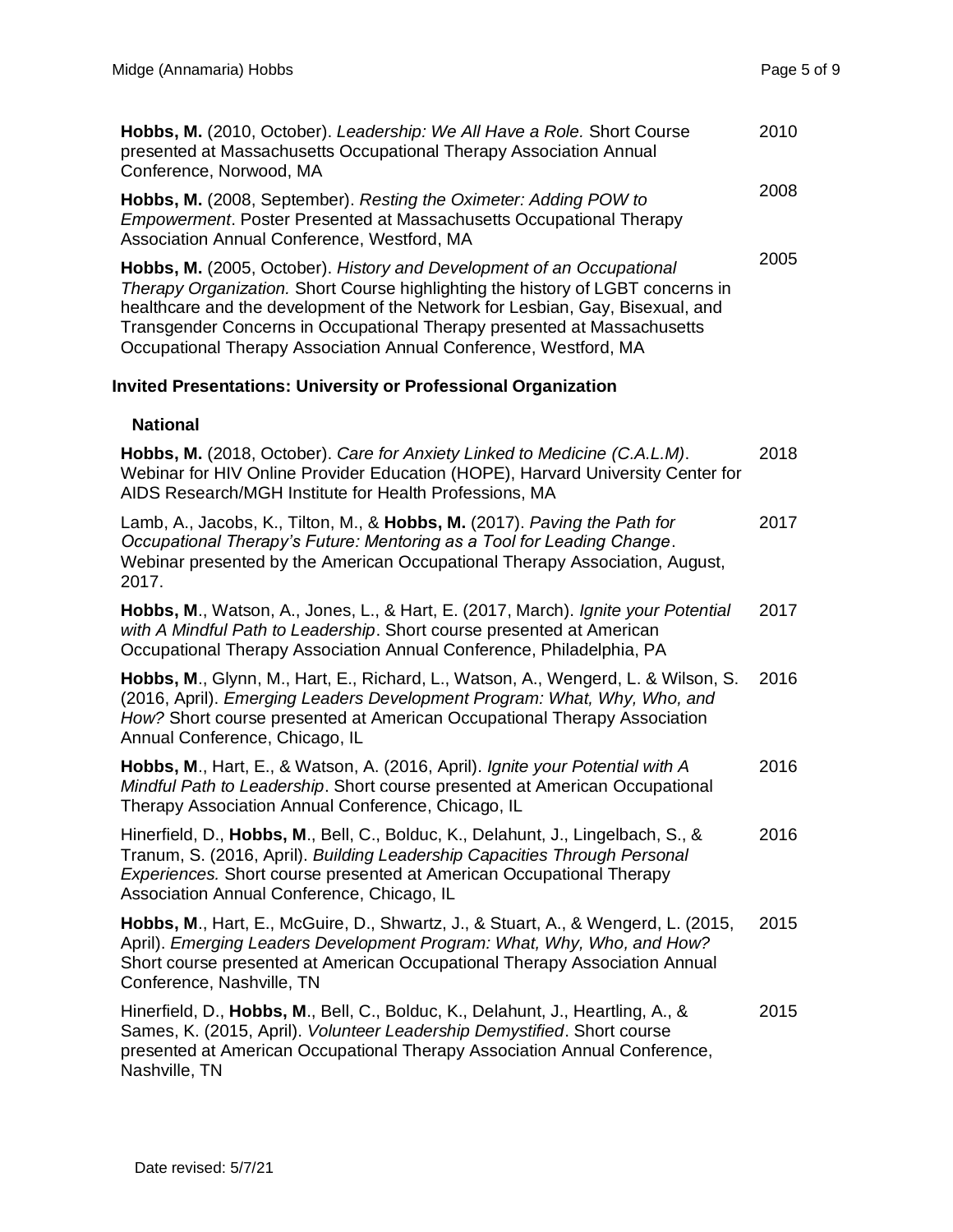| Peterson, M. & Hobbs, M. (2014, April). The A-Z of Landing Your First Job. Short<br>Course presented at American Occupational Therapy Association Annual<br>Conference, Baltimore, MD                                                      | 2014 |
|--------------------------------------------------------------------------------------------------------------------------------------------------------------------------------------------------------------------------------------------|------|
| Hinerfield, D., Persch, A., Stoffel, V., Hobbs, M., Kwebetchou, N. & Tarloff, J.<br>(2012, April). Paths to Leadership. Workshop presented at American<br>Occupational Therapy Association Annual Conference, Indianapolis, IN             | 2012 |
| Stoffel, V., Hobbs, M., & Tarloff, J. (2010, October). Ready, Willing, and Able:<br>Explore Leadership. Workshop presented at American Occupational Therapy<br>Association Annual Student Conclave, Louisville, KY                         | 2010 |
| <b>Hobbs, M.</b> (2006, April). History of "The Network" and LGBT Concerns in<br>Occupational Therapy. Keynote Presentation at LGBT Caucus Annual Meeting at<br>American Occupational Therapy Association Annual Conference, Charlotte, NC | 2006 |
| Regional                                                                                                                                                                                                                                   |      |
| Bolduc, J., & Hobbs, M. (2016, April). Volunteer Leadership Development<br>Committee (VLDC): Empowering You to Lead. Short course presented at Maine<br>Occupational Therapy Association Spring Conference, Lewiston, ME                   | 2016 |

## **Educational Activities**

# **Courses developed/taught – MGH Institute of Health Professions**

## **IMPACT Practice**

| HP 821 IMPACT I: Interprofessional Practice  | 2018-present |
|----------------------------------------------|--------------|
| HP 818 IMPACT I: Interprofessional Practice  | 2018-present |
| HP 819 IMPACT II: Interprofessional Projects | 2017-present |
| <b>OTD Program</b>                           |              |
| OT710: Professional Reasoning III            | 2018-present |
| OT770: Mental Health and Lab Coordinator     | 2018-present |
| OT810: Professional Reasoning IV             | 2018-present |
| OT653: Foundations in Teaching and Learning  | 2016-present |

## **Online multimedia modules and courses**

| Hobbs, M. (2017) Occupational Therapy and Aging in Place [online CU course].<br>Available from PDU Academy, May 2018, from http://pdhacademy.com                          | 2017 |
|---------------------------------------------------------------------------------------------------------------------------------------------------------------------------|------|
| Hobbs, M. (2017) Occupational Therapy's role in Cardiac Rehabilitation [online<br>CU course]. Available from PDU Academy, May 2017, from<br>http://pdhacademy.com         | 2017 |
| Hobbs, M. (2016) Occupational Therapy's role in Pulmonary Rehabilitation<br>Jonline CU course]. Available from PDU Academy, September 2016, from<br>http://pdhacademy.com | 2016 |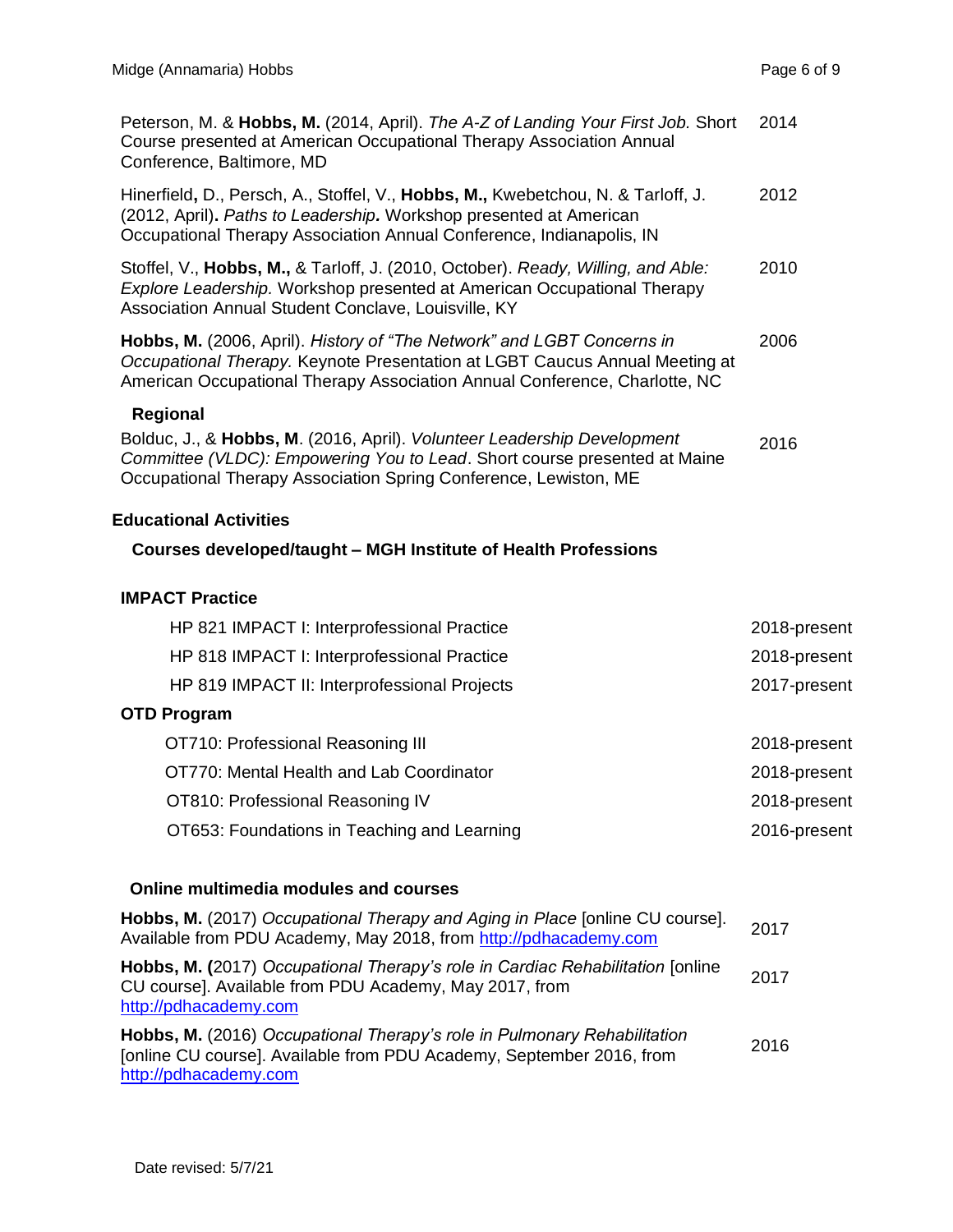2012-2015

### **External Educational/Teaching Activities**

#### **Regional**

"Leadership: We All Have a Role" - Introduced OT students to AOTA's strategic priorities, organizational structure, and leadership opportunities. Occupational Therapy School, Regis College, Weston, MA

#### Guest Lecturer

"Narrative Reasoning and Trauma Response" – Interactive Reasoning Curriculum. Introduces OT students to narrative reasoning theory and application, and role of OT in trauma recovery. Boston School of Occupational Therapy / Tufts University, Medford, MA

#### Guest Lecturer

"Leadership: We All Have a Role" – Developing Professional Behaviors Class. Introduced OTA students to AOTA's strategic priorities, organizational structure, and leadership opportunities. Occupational Therapy Assistant Program, Quinsigamond Community College, Worcester MA

#### Guest Lecturer

"Leadership: We All Have a Role" **-** Introduced OT students to AOTA's strategic priorities, organizational structure, and leadership opportunities**.** Boston School of Occupational Therapy / Tufts University, Medford, MA

Guest Lecturer

Curriculum Coordinator and Educator, Rehab Services Education, New England Sinai Hospital, Stoughton, MA

Graduate Assistant, Tufts University, Medford MA

Clinical Reasoning III Interactive Reasoning Physical Dysfunction

2003-2005

#### **University Courses -- external**

#### **Continuing Professional Development Courses**

#### **National**

| Dialectical Behavioral Therapy (DBT) Training, Sheppard Pratt Health Care | 2016 |
|---------------------------------------------------------------------------|------|
| Services, Towson, MD                                                      |      |
| <b>ㅇ ·:: : : ㅇ · · · · · · ㅜ</b> ! /!!! /\                                |      |

Certificate of Sports Massage Therapy (UK) 1997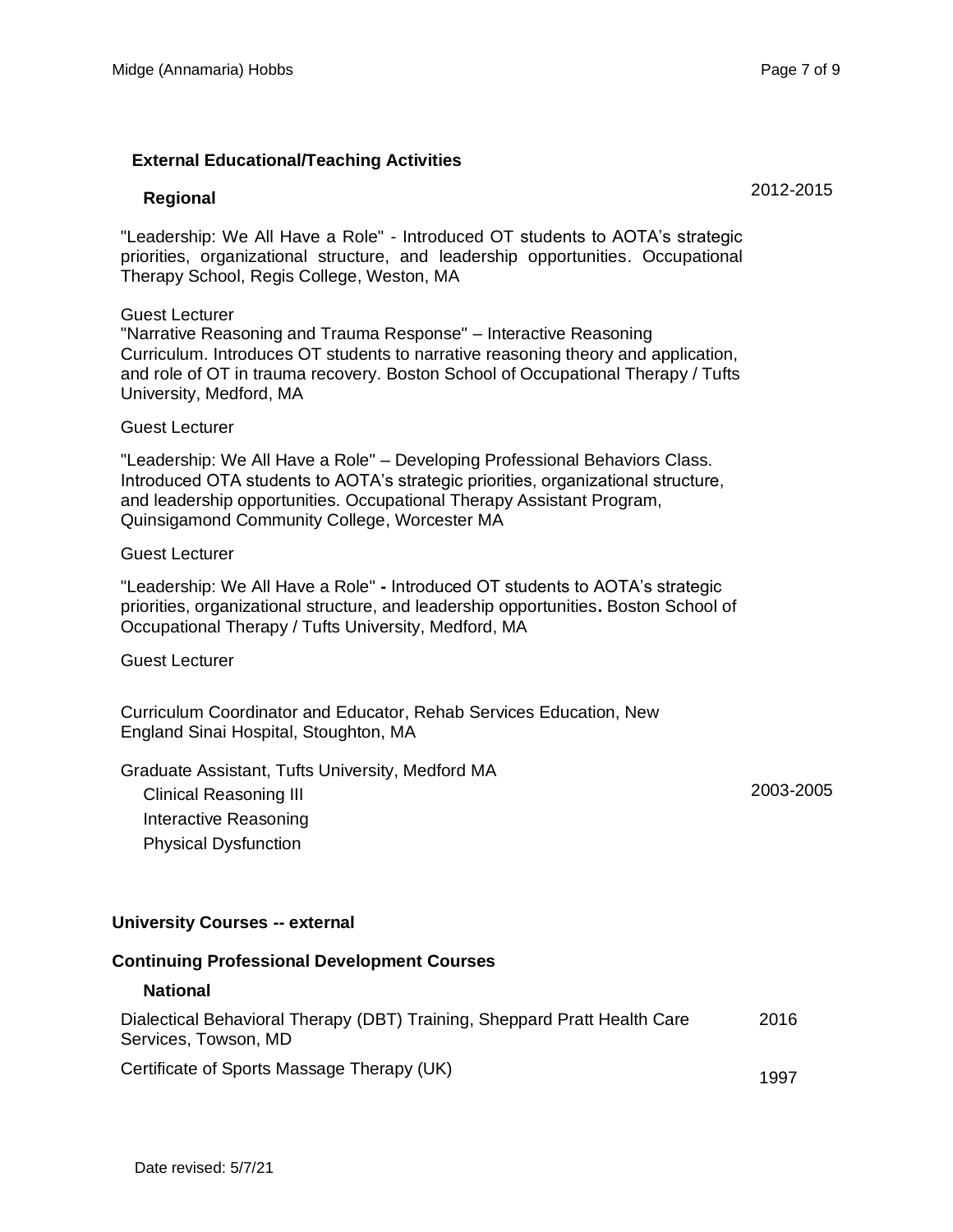### **Advising and Mentoring**

#### **MGH Institute of Health Professions**

| Bridget Carroll, OTD student, ADE advisor     | (anticipated) 2022 |      |
|-----------------------------------------------|--------------------|------|
| Ariel Lontoc, OTD student, ADE advisor        | (anticipated) 2022 |      |
| Rachel Rubin, OTD student, ADE advisor        |                    | 2020 |
| Shelby Horn, OTD student, ADE project advisor |                    | 2019 |

#### **American Occupational Therapy Association**

Gigi Jordan, MS, OTR/L - mentor, Emerging Leaders Development Program Kacy Pearman, MS, OTR/L - mentor, Emerging Leaders Development Program Caryn Ellis, MS, OTR/L - mentor, Emerging Leaders Development Program 2018-2019

| Lauren Jones, MS, OTR/L – mentor, Emerging Leaders Development Program<br>Amanda Watson, MOT, OTR/L – mentor, Emerging Leaders Development | 2016-2017<br>2015-2016 |
|--------------------------------------------------------------------------------------------------------------------------------------------|------------------------|
| Program                                                                                                                                    |                        |
| Elizabeth Hart, MS, OTR/L - mentor, Emerging Leaders Development Program                                                                   | 2014-2015              |

## **Clinical**

| Sheppard Pratt Healthcare System, Towson, MD                                                                                                              | 2015-<br>present |
|-----------------------------------------------------------------------------------------------------------------------------------------------------------|------------------|
| Clinical reasoning and evidence-based practice supervision/mentoring for<br>approximately 62 Occupational Therapy Level II interns per annum<br>(virtual) |                  |
| On-site Occupational Therapy clinical instructor orientation and mentoring                                                                                |                  |
| Newbridge on the Charles/Hebrew Senior Life, Dedham, MA                                                                                                   | 2016-2018        |
| Level I Fieldwork Supervisor, Occupational Therapy students                                                                                               | 2006-2015        |
| New England Sinai Hospital, Stoughton, MA                                                                                                                 |                  |
| Level I and Level II Fieldwork Supervisor, Occupational Therapy students                                                                                  |                  |
| <b>Clinical Innovations</b>                                                                                                                               |                  |
| Simulated Living Center, New England Sinai Hospital, Stoughton, MA                                                                                        | 2009-2010        |
| Designed, coordinated renovations, and liaised with local partners in the<br>community to rebuild first floor rehab gym into functional living space      |                  |
| <b>Professional Memberships and Service</b>                                                                                                               |                  |
| Member, Maryland Occupational Therapy Association (MOTA)                                                                                                  | 2015-present     |